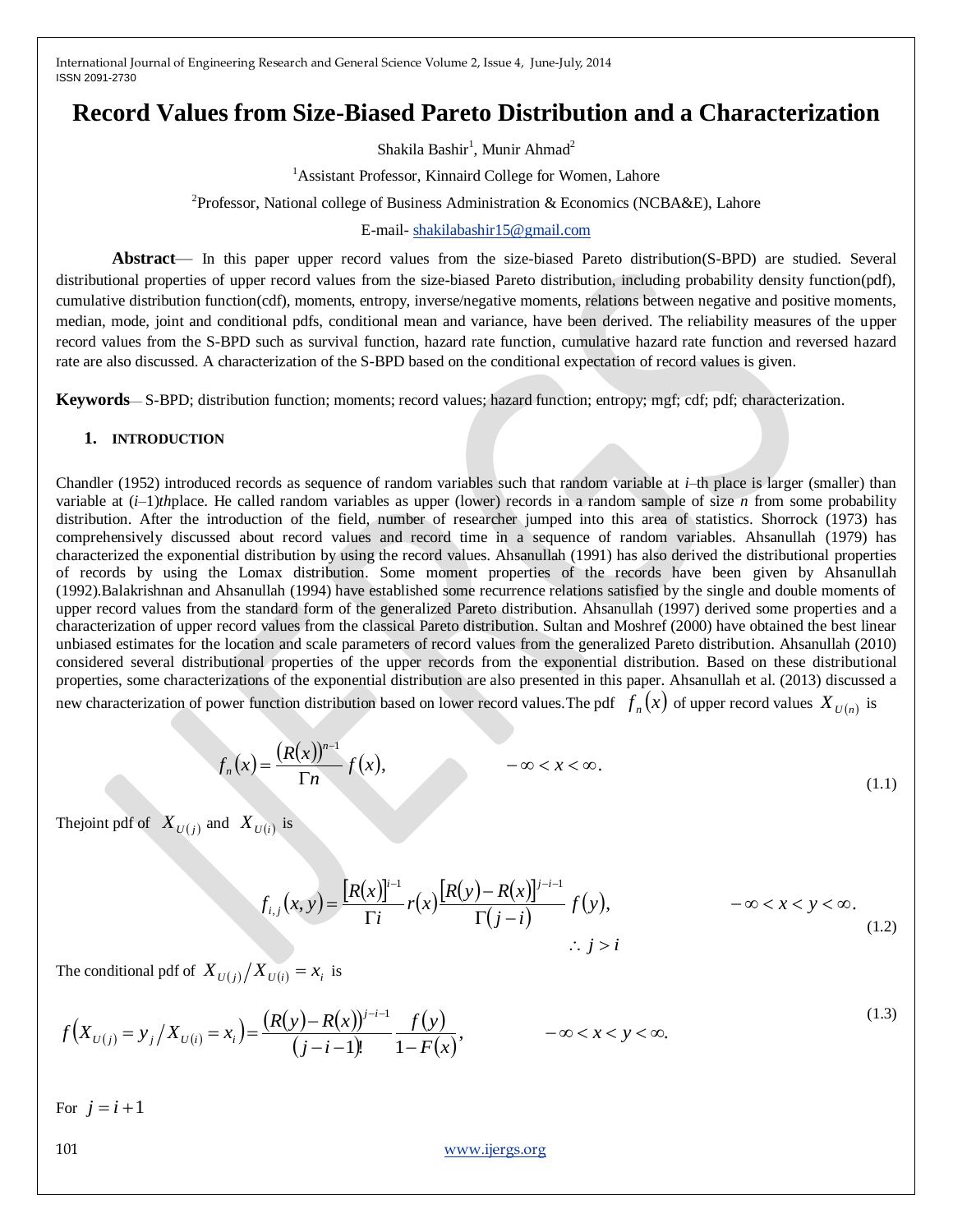$$
f(y_{i+1}/X_{U(i)} = x_i) = \frac{f(y_{i+1})}{1 - F(x_i)}, \qquad -\infty < x_i < y_{i+1} < \infty. \tag{1.4}
$$

#### **1.1 SIZE-BIASED PARETO DISTRIBUTION**

When an investigator records an observation by nature according to a certain stochastic model the recorded observation will not have the original distribution unless every observation is given an equal chance of being recorded. Patil and Rao (1978) examined some general models leading to weighted distributions with weight functions not essentially restricted by unity. The results were applied to the analysis of data relating to human populations and wildlife management. Sunoj and Maya (2006) introduced some fundamental relationships between weighted and

unique variables in the context of maintainability function and inverted repair rate. Furthermore, some characterization theorems for specific models such as power, exponential, Pareto II, beta, and Pearson system of distributions using the relationships between the original and weighted random variables was also established. Mir and Ahmad (2009) introduced some size-biased probability distributions and their generalizations. These distributions offer a joining approach for the problems where the observations fall in the non-experimental, non- replicated, and nonrandom categories.They introduced some of the possible uses of size- biased distribution theory to some real life data. A number of papers have been appeared during the last ten years implicitly using the concepts of weighted and size-biased sampling distributions.

The probability density function of weighted Pareto distribution is obtained by applying the weight  $w(X) = x^m$ 

$$
f(x) = (\beta - m)\alpha^{(\beta - m)}x^{m - \beta - 1}, \qquad \alpha > 0, \alpha < x < \infty.
$$
 (1.5)

Where  $m = 1$  or 2, these special cases are named as size-biased or length- biased distribution and area-biased distribution, respectively. We define the Size-Biased Pareto distribution, when  $w(X) = x$ . The probability density function of the size-biased Pareto Distribution is

$$
f(x) = (\beta - 1)\alpha^{\beta - 1} x^{-\beta}, \qquad \alpha > 0, \alpha < x < \infty.
$$
 (1.6)

The cumulative distribution function of moment Pareto distribution is

$$
F(x) = 1 - \alpha^{\beta - 1} x^{1 - \beta}.
$$
 (1.7)

In this paper, upper record values from S-BPD have been derived and discussed various properties including characterization. Previously, no research work has been done on weighted distributions in the context of record values. So it is hoped that findings of this paper will be useful for researchers in different fields of applied sciences.

#### **2. UPPER RECORD VALUES FROM SIZED-BIASED PARETO DISTRIBUTION (S-BPD)**

Let  $X_{U(1)}, X_{U(2)}, \dots, X_{U(n)}$  denote the upper record values arising from the iid size-biased Pareto variables, then using equations (1.6) and (1.7), the probability density function of the nth upper record  $X_{U(n)}$  is given by

$$
f_n(x) = \frac{(\beta - 1)\alpha^{\beta - 1}}{\Gamma(n)} x^{-\beta} \left( -\ln\left(\alpha^{\beta - 1} x^{1 - \beta}\right)\right)^{n - 1}, \quad \alpha > 0, \quad \alpha < x < \infty. (2.1)
$$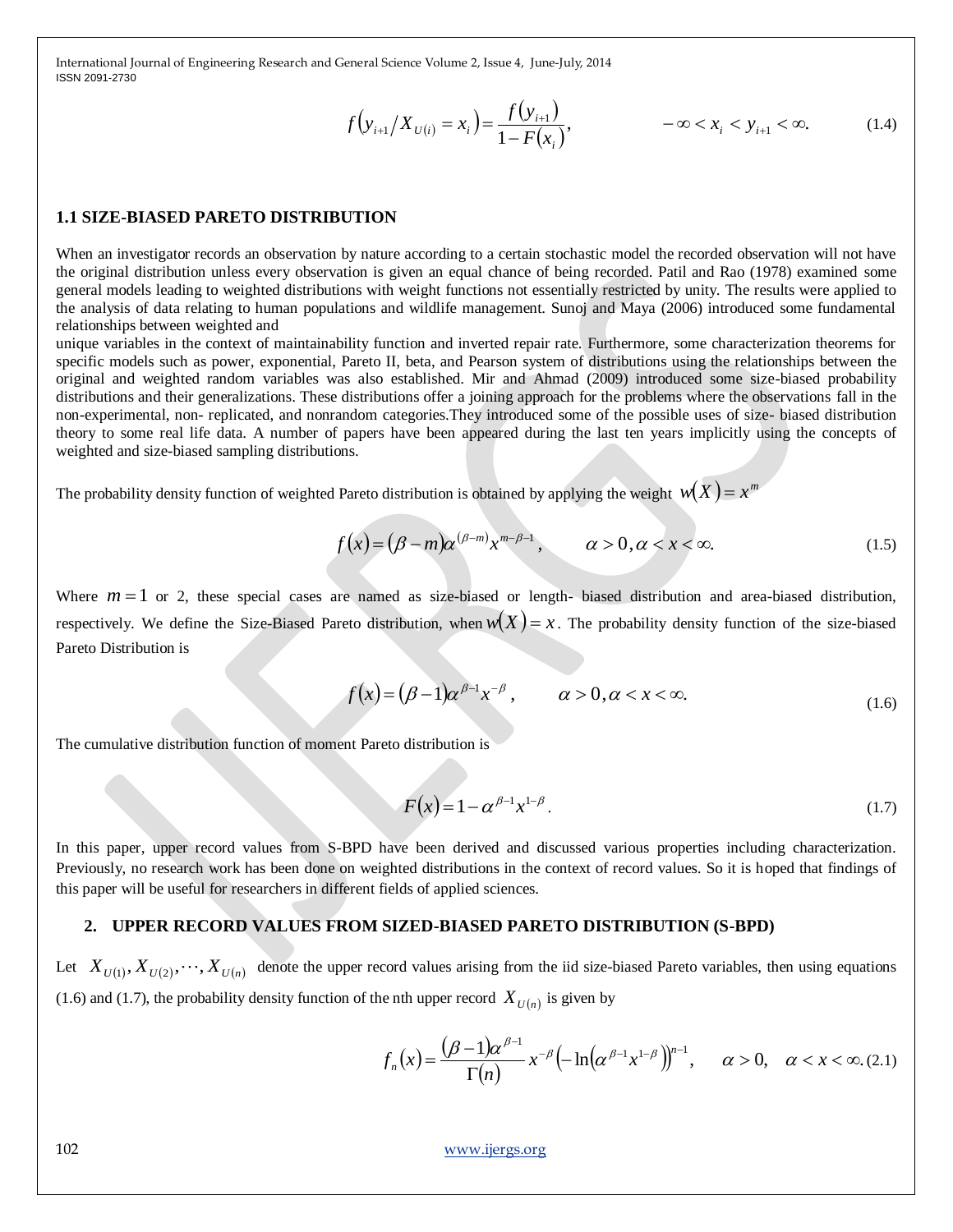

(c)  $\alpha = 1, n = 5, \beta = 2,3,4,5$  (d)

(d)  $\alpha = 1, n = 7, \beta = 2,3,4,5$ 

Fig. 1 pdf plots for upper record values from S-BPD

## **2.1 PROPERTIES**

In this section some distributional properties of the upper record values from the S-BPD have been derived.

## **2.1.1 MOMENTS**

The *rth* moment of the *nth* upper record value  $X_{U(n)}$  by using (2.1), are

$$
\mu'_{r(n)} = E(X_{(n)}^r) = \frac{(1-\beta)^n \alpha^r}{(1-\beta+r)^n}.
$$
\n(2.2)

The mean and variance of the upper record values from the S-BPD are, respectively

$$
\text{Mean} = \frac{\left(1 - \beta\right)^n \alpha}{\left(2 - \beta\right)^n} \,. \tag{2.3}
$$

Variance = 
$$
\frac{(1-\beta)^n \alpha^2}{(3-\beta)^n (2-\beta)^{2n}} [(2-\beta)^{2n} - (3-\beta)^n (1-\beta)^n].
$$
 (2.4)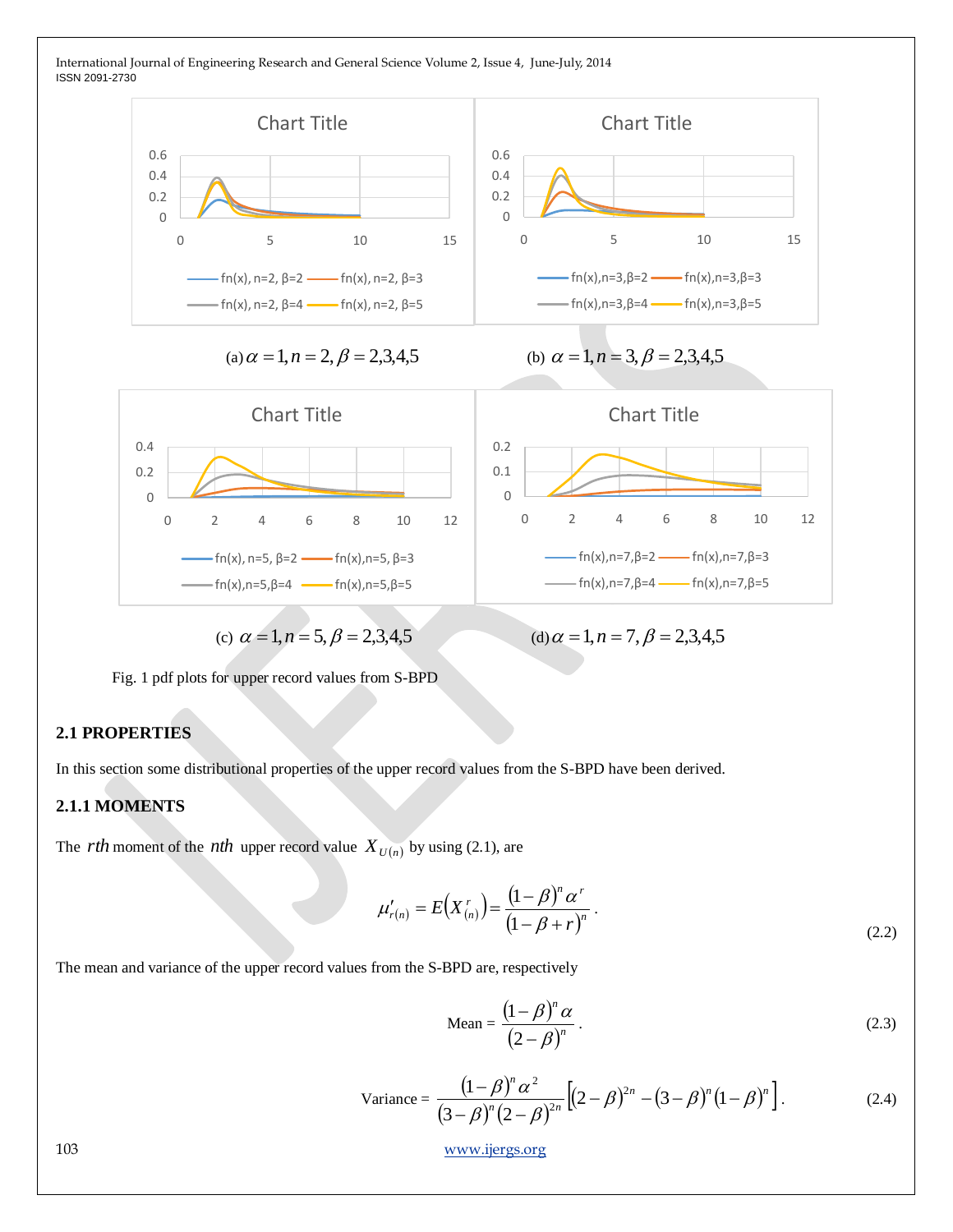The mode of the upper record values from size-biased Pareto distribution is

$$
x_{\text{mode}(n)} = \alpha \exp\left(\frac{-(n-1)}{\beta(1-\beta)}\right). \tag{2.5}
$$

The inverse/negative moments of nth upper record values from the size-biased Pareto distribution are

$$
\mu'_{-r(n)} = E\left(\frac{1}{X_{(n)}}\right)^r = \frac{\left(1-\beta\right)^n}{\left(1-\beta-r\right)^n \alpha^r}.
$$
(2.6)

By using the equation (2.2) and (2.6), the relation between negative and positive moments of the nth upper record values from S-BPD is

$$
\mu'_{-r(n)} = \left(\frac{1-\beta+r}{1-\beta-r}\right)^n \alpha^{-2r} \mu'_{r(n)}.
$$
\n(2.7)

The moment generating function of the upper record values from size-biased Pareto distribution is

$$
M_{x(n)}(t) = (1 - \beta)^n \sum_{k=0}^{\infty} \frac{(t\alpha)^k}{k!(1 - \beta + k)^n}.
$$
 (2.8)

#### **2.1.2 ENTROPY**

The entropy of the *nth* record values  $X_{U(n)}$  from the S-BPD is

$$
H(x) = -\ln \Gamma n - \frac{(n-1)}{\Gamma n} \sum_{k=1}^{\infty} \frac{(-1)^{k+1}}{k} \sum_{i=0}^{\infty} {k \choose i} (-1)^i \Gamma(n+k-i) - \ln \left[ (\beta - 1)\alpha^{\beta - 1} \right] + \beta \ln \alpha - \frac{n\beta}{(1-\beta)}.
$$
\n(2.9)

## **2.1.3 CUMULATIVE DISTRIBUTION FUNCTION**

The cumulative distribution function of the upper record values from the S-BPD is

$$
F_n(x) = 1 - \frac{\Gamma\left(n, \left(-\ln\left(\alpha^{\beta-1} x^{1-\beta}\right)\right)\right)}{\Gamma n} \tag{2.10}
$$

where  $\Gamma(a, s) = \int x^{a-1} e^{-x} dx$ *s*  $a-1$ <sub>2</sub>-∞  $\Gamma(a,s) = \int x^{a-1} e^{-x} dx$  is the upper incomplete gamma function.

## **2.1.4 SURVIVAL AND HAZARD RATE FUNCTION**

The survival function of upper record values from the S-BPD is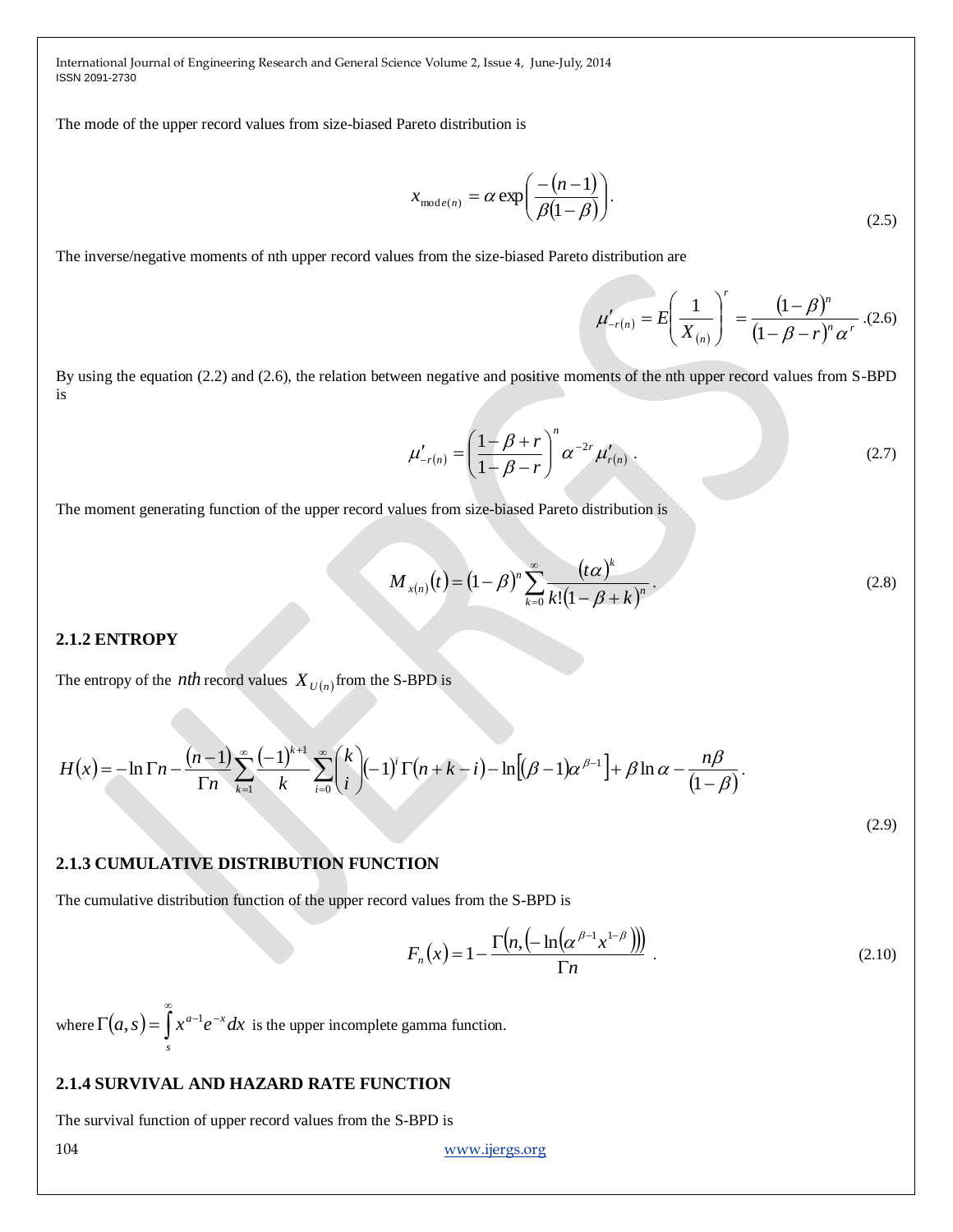$$
S_n(x) = \frac{\Gamma\left(n, \left(-\ln\left(\alpha^{\beta-1} x^{1-\beta}\right)\right)\right)}{\Gamma n} \tag{2.11}
$$

The Hazard rate function is

$$
h_n(x) = \frac{(\beta - 1)\alpha^{\beta - 1} x^{-\beta} \left(-\ln(\alpha^{\beta - 1} x^{1 - \beta})\right)^{n - 1}}{\Gamma(n, \left(-\ln(\alpha^{\beta - 1} x^{1 - \beta})\right))}.
$$
 (2.12)

The cumulative hazard rate function is

$$
H_n(x) = -\ln\left(\frac{\Gamma\left(n, \left(-\ln\left(\alpha^{\beta-1} x^{1-\beta}\right)\right)\right)}{\Gamma n}\right).
$$
\n(2.13)

The reverse hazard rate function is

$$
r_n(x) = \frac{(\beta - 1)\alpha^{\beta - 1}x^{-\beta}\left(-\ln\left(\alpha^{\beta - 1}x^{1-\beta}\right)\right)^{n-1}}{\left[\Gamma n - \Gamma\left(n, \left(-\ln\left(\alpha^{\beta - 1}x^{1-\beta}\right)\right)\right)\right]} \tag{2.14}
$$



(a)  $\alpha = 1, \beta = 2, n = 2,3,5,7$  (b) (b)  $\alpha = 1, \beta = 5, n = 2,3,5,7$ Fig.2 Survival Plots for upper record values from S-BPD.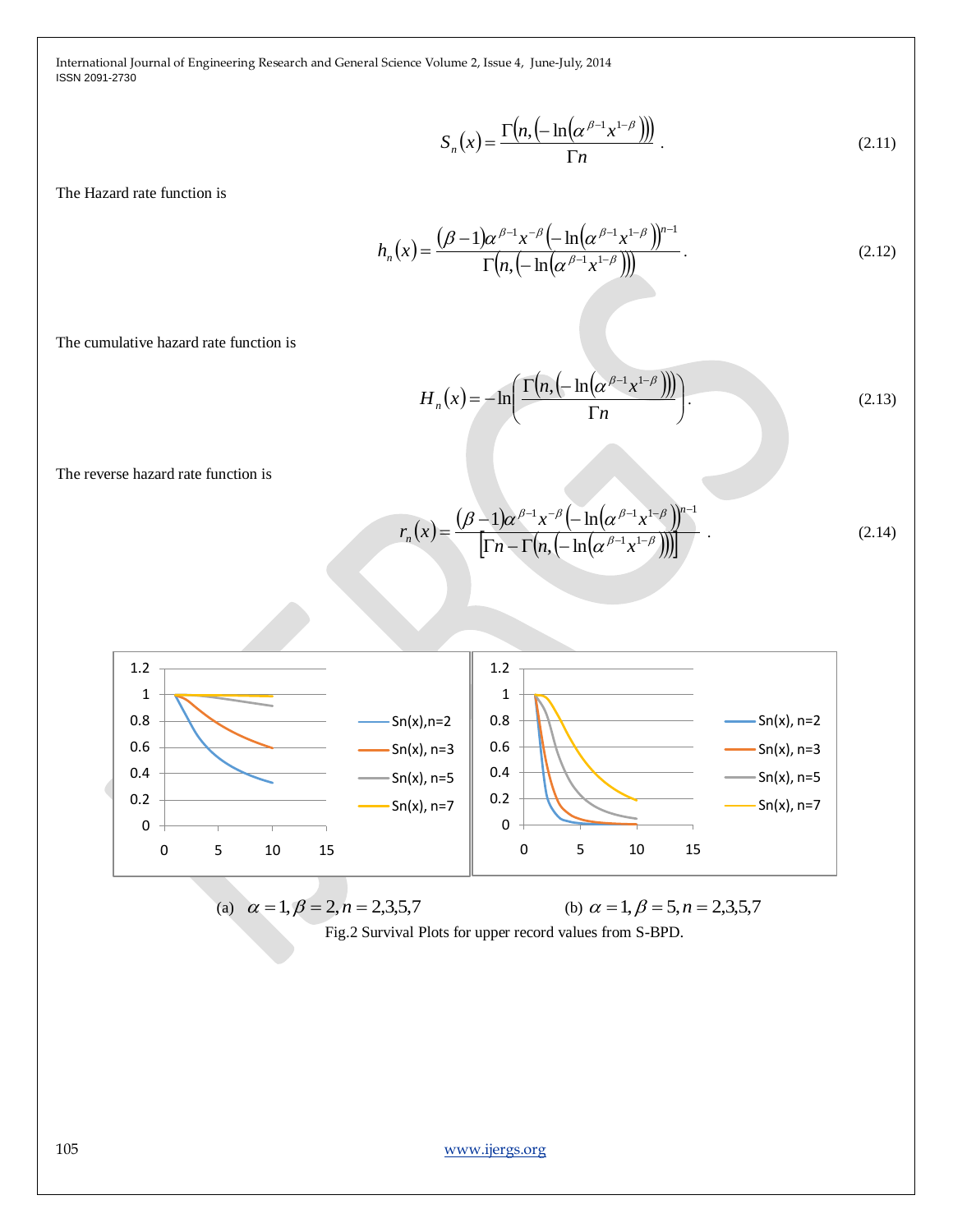

(a) 
$$
\alpha = 1, \beta = 2, n = 2,3,5,7
$$
   
 (b)  $\alpha = 1, \beta = 5, n = 2,3,5,7$ 

Fig.3 Hazard rate plots for upper record values from S-BPD.

## **3. JOINT AND CONDITIONAL DENSITY FUNCTIONS**

The joint probability density function of  $X_{U(i)}$  and  $X_{U(j)}$  from S-BPD is

$$
f_{i,j}(x,y) = \frac{(\beta - 1)^2 \alpha^{\beta - 1}}{\Gamma i \Gamma(j - i)} \cdot \frac{y^{-\beta}}{x} \left( -\ln(\alpha^{\beta - 1} x^{1 - \beta}) \right)^{j - 1} \left[ \ln(\alpha^{\beta - 1} x^{1 - \beta}) + \ln(\alpha^{\beta - 1} y^{1 - \beta}) \right]^{j - i - 1}, \quad \alpha < x < y < \infty. \quad (3.1)
$$

Thus the conditional pdf  $f_{j/i}(y/x)$  of  $X_{U(j)}/X_{U(i)} = x$  is given by

$$
f_{j/i}(y/x) = \frac{(\beta - 1)}{\Gamma(j - i)} \left(\frac{y}{x}\right)^{-\beta} \frac{1}{x} \left(-\ln\left(\frac{y}{x}\right)^{1 - \beta}\right)^{j - i - 1}, \qquad \alpha < x < y < \infty. \tag{3.2}
$$

The mean of the conditional pdf  $f_{j/i}(y/x)$  is

$$
E(X_{U(j)}/X_{U(i)}) = E_{j/i}(y/x) = \frac{(1-\beta)^{j-i}x}{(2-\beta)^{j-i}}.
$$
\n(3.3)

Variance of the conditional pdf  $f_{j/i}(y/x)$  is

$$
\text{var}\Big(X_{U(j)}/X_{U(i)}\Big) = \text{var}_{j/i}\big(y/x\big) = x^2\big(1-\beta\big)^{j-i}\Bigg[\frac{1}{(3-\beta)^{j-i}} - \frac{\big(1-\beta\big)^{j-i}}{(2-\beta)^{2(j-i)}}\Bigg].\tag{3.4}
$$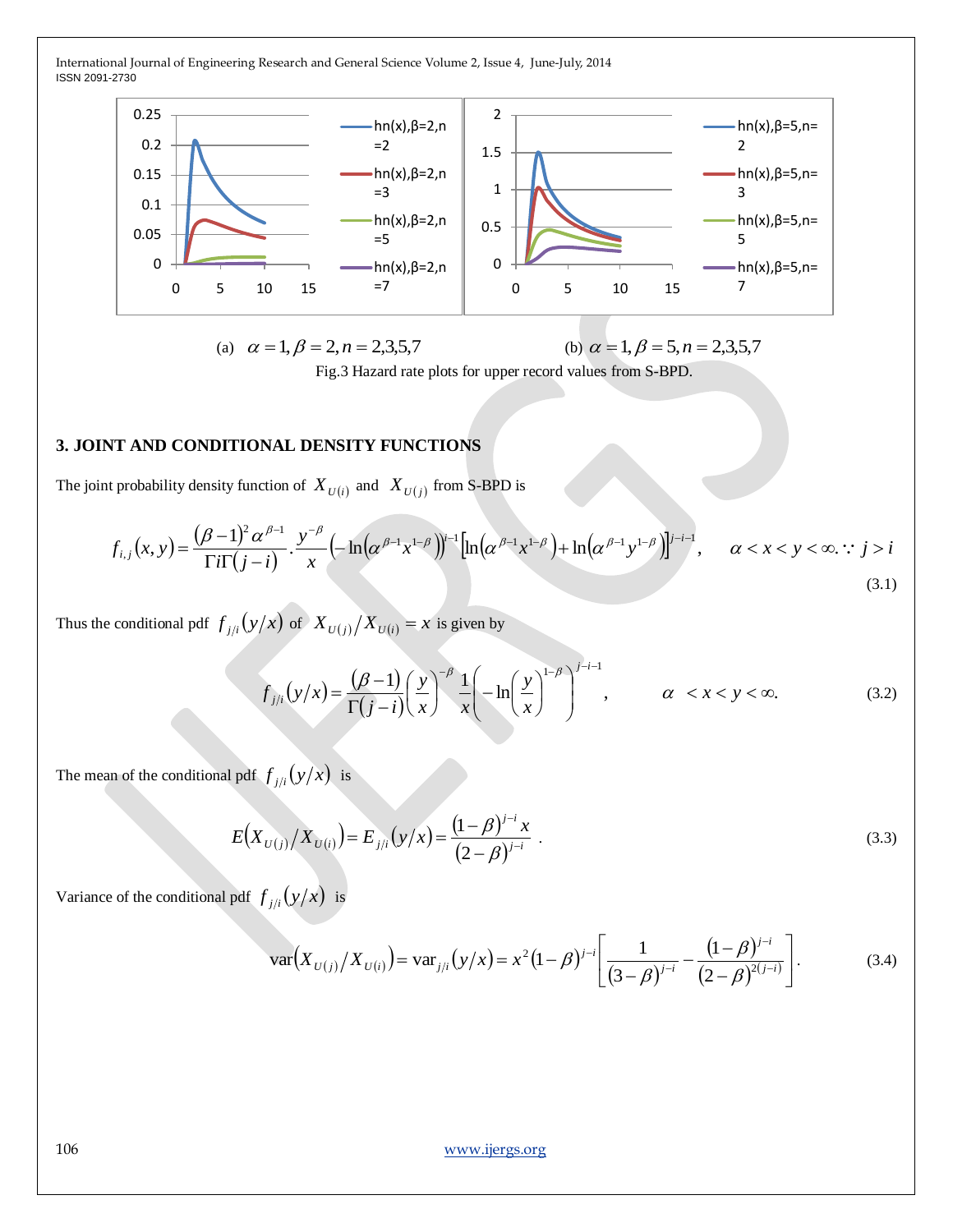## **4. CHARACTERIZATION**

Using conditional pdf of  $X_{L(n+1)}$  given  $X_{L(n)}$  as given in equation (1.4), it can be shown that if  $X \in P(\alpha, \beta)$ , then

$$
E\Big[\big\{X_{L(n+1)}-X_{L(n)}\big\}^2\big/ X_{L(n)}=x\Big]=\frac{2x^2}{(\beta-2)(\beta-3)}, \quad \beta>3
$$

The following theorem gives a characterization of the S-PBD using the above result.

## **Theorem 4.1**

Let  $\{X_n, \geq 1\}$  be iid random variables having absolutely continuous (with respect to Lebesgue measure) cdf  $F(x)$ . We will assume without loss of generality  $F(0) = 0$  and  $F(1) = 1$ . We assume further that  $F(x)$  is twice differential and let  $E(X_n^2) < \infty, n \ge 1$ . If for  $\beta > 3$ ,

.

$$
E\Big[\big\{X_{L(n+1)} - X_{L(n)}\big\}^2 / X_{L(n)} = x\Big] = \frac{2x^2}{(\beta - 2)(\beta - 3)}, \quad \beta > 3.
$$
 (4.1)

and  $X \in P(\alpha, \beta)$ .

**Proof.**Using Equation (1.4), we get

$$
\int_{x}^{\infty} (y - x)^2 f(y) dy = \frac{2x^2}{(\beta - 2)(\beta - 3)} \overline{F}(x) .
$$
 (4.2)

Differentiating both sides of equation (4.2), we get

$$
\int_{x}^{\infty} -2(y-x)f(y)dy = \frac{4x\overline{F}(x)}{(\beta-2)(\beta-3)} - \frac{2x^2f(x)}{(\beta-2)(\beta-3)}.
$$
\n(4.3)

Now taking  $2<sup>nd</sup>$  derivative of both sides of equation (4.3), we have

$$
2\overline{F}(x) = \frac{\overline{4F}(x)}{(\beta - 2)(\beta - 3)} - \frac{8xf(x)}{(\beta - 2)(\beta - 3)} - \frac{2x^2f'(x)}{(\beta - 2)(\beta - 3)}.
$$
\n(4.4)

Substituting  $y = \overline{F}(x)$ ,  $y' = -f(x)$ ,  $y'' = -f'(x)$ , the equation (4.4) reduces to

$$
x^{2}y'' + 4xy' - (\beta^{2} - 5\beta + 4)y = 0
$$
\n(4.5)

The equation (4.5) is the well-known Euler type equation. It has solution of the form  $y = x^r$ , where  $\mathcal V$  must satisfy the equation

$$
r(r-1) + 4r - (\beta^2 - 5\beta + 4) = 0
$$
  

$$
r^2 + 3r - (\beta^2 - 5\beta + 4) = 0
$$
  
www.ijergs.org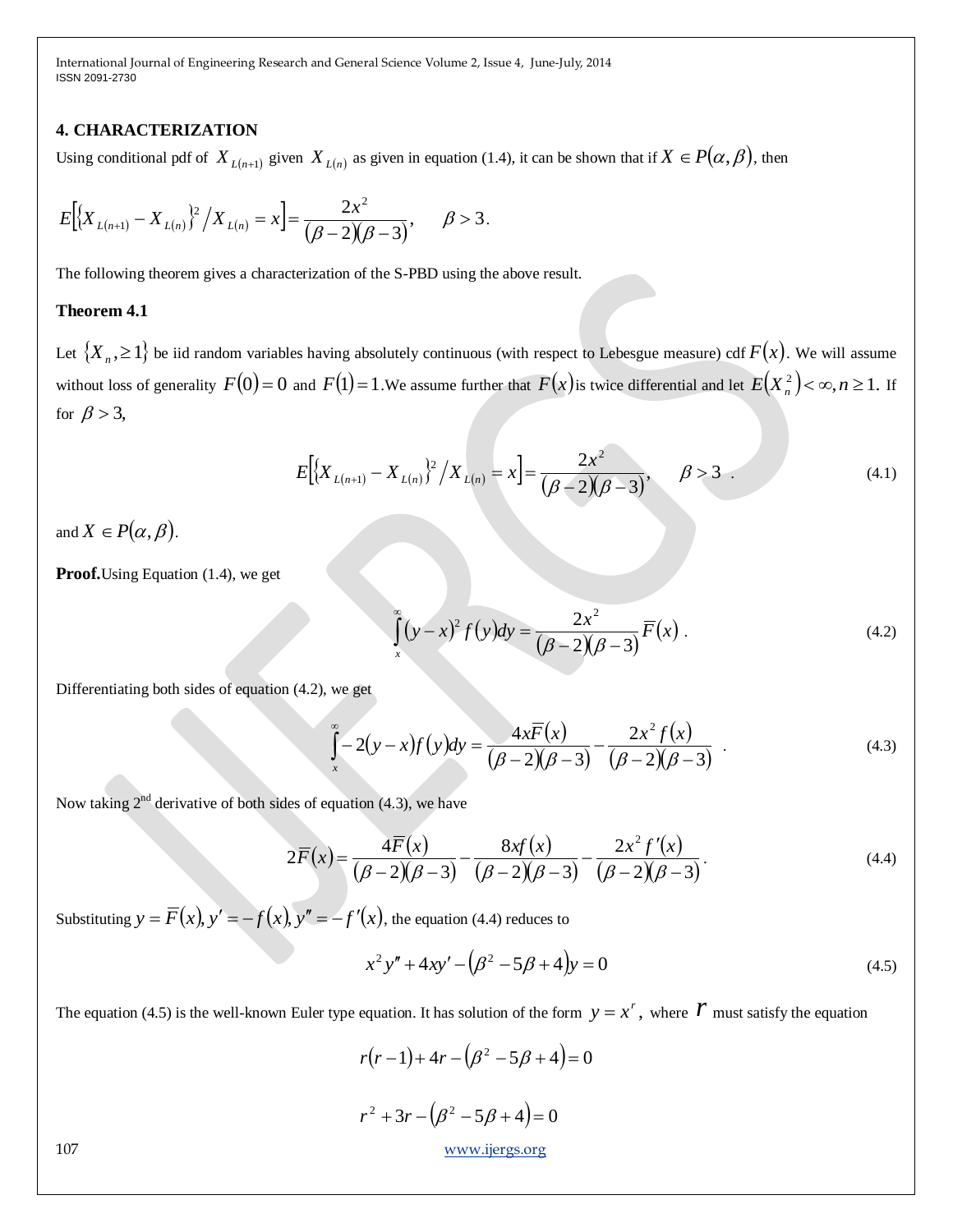The roots of  $\vec{r}$ , from the above equation are  $r = 1 - \beta$  and  $r = \beta - 4$ . So the solutions are of the type

$$
y = c_1 x^{1-\beta}
$$
 and  $y = c_2 x^{\beta-4}$ . (4.6)

Where  $c_1 \& c_2$  are constants. Hence we assume  $E(X^2)$  exists and  $y = \overline{F}(x) = 1 - F(x)$ , so we have

$$
\lim_{x \to \infty} \overline{F}(x) = 0, \qquad \lim_{x \to \infty} x\overline{F}(x) = 0 \tag{4.7}
$$

The solution  $y = c_1 x^{1-\beta}$  $y = c_1 x^{1-\beta}$  satisfies the condition of equation (4.7) if  $\beta > 1$ , which contradicts the assumption that  $\beta < 1$ , and 4 2  $y = c_2 x^{\beta-4}$  satisfies the condition of equation (4.7) if  $\beta < 4$ , which contradicts the assumption if  $\beta > 4$ . We must have

$$
F(x) = 1 - \alpha^{\beta - 1} x^{1 - \beta}, \quad 0 < \alpha < x < \infty, \quad \beta > 0.
$$

### **5. CONCLUSION**

In this paper, we developed the distribution of upper record values from the size-biased Pareto distribution. The graphs show that the distribution of upper record values is positively skewed. For large values of n and  $\beta$  the pdf showing peaked and right tail longer while for smaller values of n and  $\beta$  the pdf is flattering. We derive the positive and negative moment of the upper record values from the size-biased Pareto distribution and developed a relation between them. The associated cdf, survival function, hazard function, entropy, mgf, median, mode, skewness and kurtosis have been derived. We derive the joint and conditional probability distribution functions of ith and jth upper record values from the size-biased Pareto distribution and find out conditional mean and variance of it. The cumulative hazard rate function and reverse hazard rate function for the record values from size-biased Pareto distribution have also been derived. The plot of survival function shows that the survival function is increasing for small n &  $\beta$  and decreasing and showing bathtub shape for large  $\beta$  . Plot of hazard function shows increasing trend with n = 2 while decreasing function when n increase. We hope this paper will contribute a valuable contribution for the enhancement of research in the theory of record values.

### **REFERENCES:**

- [1] Adamic, L.A. (2002). Zipf, Power-laws and Pareto-a ranking tutorial. Internet Ecologies area, Xerox Palo Alto Research Center, Palo Alto, CA 94304 (http://ginger.hpl.hp.com/shl/papers/ranking.html)
- [2] Ahsanullah, M. (1979). Characterization of exponential distribution by record values, Sankhya, Vol. 41, 116–121.
- [3] Ahsanullah, M. (1988). Introduction to Record Values. Ginn Press, Needham Heights, Massachusetts.
- [4] Ahsanullah, M. (1991). Record values of Lomax distribution, Statisti. Nederlandica, Vol. 41(1), 21–29.
- [5] Ahsanullah, M. (1992). Record values of independent and identically distributed continuous random variables, Pak. J. Statist. Vol. 8(2), 9–34.
- [6] Ahsanullah, M. (1995). Record Statistics, Nova Science Publishers, USA.
- [7] Ahsanullah, M (1997). On the record values of the classical Pareto distribution. Pak. J. Statist., Vol, 13(1), 9-15.
- [8] Ahsanullah, M. (2010). Concomitants of Upper Record Statistics for Bivariate Pseudo–Weibull Distribution, J. Appl. Math. Vol. 5(10), 1379-1388.
- [9] Ahsanullah, M. (2010). Some characterizations of exponential distribution by upper record values, Pak. J. Statist, Vol. 26(1), 69- 75.